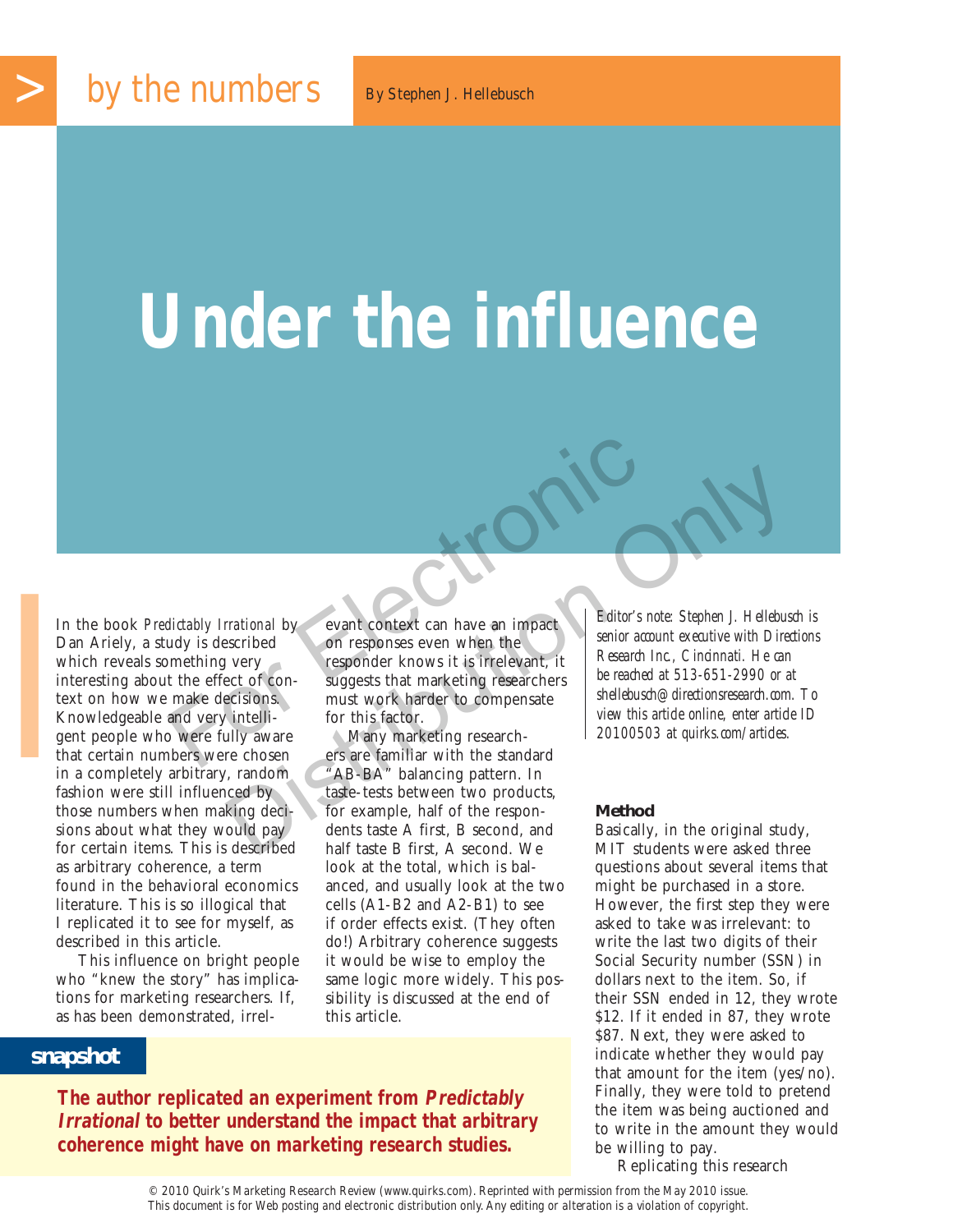| <b>Table 1: Basic Replication Findings</b> |                                                      |           |           |           |             |  |  |  |
|--------------------------------------------|------------------------------------------------------|-----------|-----------|-----------|-------------|--|--|--|
|                                            | Social Security Number as \$: Last Two Digits Ranges |           |           |           |             |  |  |  |
| <b>Products</b>                            | \$00-\$25                                            | \$26-\$50 | \$51-\$75 | \$76-\$99 | Correlation |  |  |  |
| Teleflora                                  | \$22.13                                              | \$43.29   | \$38.70   | \$40.79   | $+0.33$     |  |  |  |
| Dr. Scholl's loafers                       | \$34.13                                              | \$34.07   | \$49.45   | \$51.53   | $+0.28$     |  |  |  |
| Baileys Irish cream                        | \$15.50                                              | \$16.93   | \$16.75   | \$20.42   | $+0.16$     |  |  |  |
| Irish Spring 12-pack                       | \$5.63                                               | \$9.50    | \$6.10    | \$6.21    | $-0.05$     |  |  |  |

| Table 2: What Percent Is Willing To Buy for SSN As \$ Price? |           |           |           |           |  |  |
|--------------------------------------------------------------|-----------|-----------|-----------|-----------|--|--|
| Social Security Number as \$: Last Two Digits Ranges         |           |           |           |           |  |  |
| <b>Products</b>                                              | \$00-\$25 | \$26-\$50 | \$51-\$75 | \$76-\$99 |  |  |
| Base - no. per group                                         | 16        | 14        | 20        | 19        |  |  |
| Teleflora                                                    | 87.5%     | 85.7%     | 15.0%     | 5.3%      |  |  |
| Dr. Scholl's loafers                                         | 75.0%     | 64.3%     | 45.0%     | 21.1%     |  |  |
| Baileys Irish cream                                          | 68.8%     | 14.3%     | $\bigcap$ | $\bigcap$ |  |  |
| Irish Spring 12-pack                                         | 18.8%     |           | $\bigcap$ | $\bigcap$ |  |  |

|                                                                                                                                                                                                                                                                                                                                                                                                                                                                                      | this case, however, many we<br>still willing to buy Teleflora |               |                                                                         |           |                                                                                                                                                                                                                                                                 |                                                                 |
|--------------------------------------------------------------------------------------------------------------------------------------------------------------------------------------------------------------------------------------------------------------------------------------------------------------------------------------------------------------------------------------------------------------------------------------------------------------------------------------|---------------------------------------------------------------|---------------|-------------------------------------------------------------------------|-----------|-----------------------------------------------------------------------------------------------------------------------------------------------------------------------------------------------------------------------------------------------------------------|-----------------------------------------------------------------|
| Social Security Number as \$: Last Two Digits Ranges                                                                                                                                                                                                                                                                                                                                                                                                                                 | highest prices, and some stay                                 |               |                                                                         |           |                                                                                                                                                                                                                                                                 |                                                                 |
| <b>Products</b>                                                                                                                                                                                                                                                                                                                                                                                                                                                                      | \$00-\$25                                                     | \$26-\$50     | \$51-\$75                                                               | \$76-\$99 | Correlation                                                                                                                                                                                                                                                     | with Dr. Scholl's loafers to t                                  |
| Base - no. per group                                                                                                                                                                                                                                                                                                                                                                                                                                                                 | 14                                                            | 12            | 3                                                                       |           |                                                                                                                                                                                                                                                                 | highest level. But no one wa                                    |
| Teleflora                                                                                                                                                                                                                                                                                                                                                                                                                                                                            | \$24.57                                                       | \$47.50       | \$70.00                                                                 | \$85.00   | $+0.93$                                                                                                                                                                                                                                                         | ing to pay over \$50 for 750r                                   |
| Base - no. per group                                                                                                                                                                                                                                                                                                                                                                                                                                                                 | 12                                                            | 9             | 9                                                                       | 4         |                                                                                                                                                                                                                                                                 | Baileys, and no one was will                                    |
| Dr. Scholl's loafers                                                                                                                                                                                                                                                                                                                                                                                                                                                                 | \$45.08                                                       | \$45.00       | \$75.89                                                                 | \$108.50  | $+0.74$                                                                                                                                                                                                                                                         | to pay \$26 or more for 12 ba<br>of soap. At least at Direction |
| Base - no. per group                                                                                                                                                                                                                                                                                                                                                                                                                                                                 | 11                                                            | $\mathcal{P}$ | $\Omega$                                                                | 0         |                                                                                                                                                                                                                                                                 | Research Inc., people are no                                    |
| Baileys Irish cream                                                                                                                                                                                                                                                                                                                                                                                                                                                                  | \$20.45                                                       | \$59.00       | $\Omega$                                                                | $\Omega$  | $+0.73$                                                                                                                                                                                                                                                         | tional.                                                         |
| Base - no. per group                                                                                                                                                                                                                                                                                                                                                                                                                                                                 | 3                                                             | $\Omega$      | $\Omega$                                                                | $\Omega$  |                                                                                                                                                                                                                                                                 | Generally speaking, as pri                                      |
| Irish Spring 12-pack                                                                                                                                                                                                                                                                                                                                                                                                                                                                 | \$7.67                                                        | $\Omega$      | 0                                                                       | $\Omega$  | <b>NA</b>                                                                                                                                                                                                                                                       | up, a smaller and smaller per                                   |
| <b>Results</b><br>required a call for volunteers,<br>and 71 of the author's associ-<br>The results from Predictably<br>ates at Directions Research Inc.<br>Irrational are quite uniform. Six<br>responded. This replicates the<br>varied items - computer elements<br>reported study in that the respon-<br>(trackball, keyboard), a book,<br>dents were, for the most part,<br>edibles - are reported, and the<br>highly educated professionals.<br>average price willing to pay is |                                                               |               |                                                                         |           | willing to buy, as expected.<br>stayed with Teleflora and wi<br>Scholl's loafers, but the perc<br>ages who did so drop sharply<br>the \$50 price point (Table 2)<br>Finally, there was specula<br>concerning what the initial r<br>(Table 1) would look like if |                                                                 |
| The first step was to select<br>items. Four were randomly                                                                                                                                                                                                                                                                                                                                                                                                                            |                                                               |               | categorized by the last two digits<br>of the SSN. The results show that |           |                                                                                                                                                                                                                                                                 | data were restricted to only<br>willing to pay for the item a   |
| selected from the Sunday news-                                                                                                                                                                                                                                                                                                                                                                                                                                                       |                                                               |               | having the arbitrarily-chosen SSN                                       |           |                                                                                                                                                                                                                                                                 | SSN price. This required net                                    |

The first step was to select items. Four were randomly selected from the Sunday newspaper FSIs: a 12-bar value-pack of Irish Spring soap; one pair of Dr. Scholl's hand-stitched leather loafers; a 750ml bottle of Baileys Irish cream; and a Teleflora Spring Pitcher floral display.

The respondents filled out a self-administered questionnaire that asked them to write down the last two digits of their SSN as if they were dollars, then asked whether they would buy each of the items for that amount, and for the amount they would be willing to pay if the item were being auctioned.

### **Results**

The results from *Predictably Irrational* are quite uniform. Six varied items - computer elements (trackball, keyboard), a book, edibles - are reported, and the average price willing to pay is categorized by the last two digits of the SSN. The results show that having the arbitrarily-chosen SSN "price" near at hand leads respondents to bid higher and higher in the auction. As the SSN price rises, so does the average amount people are willing to pay. The correlations between the SSN price and the price respondents would pay ranged from a low of  $+0.32$  to a high of  $+0.52$ . Those are the type of results expected for the four products used in this replication attempt.

Clearly, the results shown in Table 1 are a little different than expected. For the Teleflora display and the Dr. Scholl's loafers, results are very consistent with what has

been reported. With these two items, the earlier research is successfully replicated.

With the Baileys Irish cream, not so much. A much weaker pattern of average price increase with increasing SSN price is found, and the correlation is much weaker than any previously reported. For the Irish Spring 12-pack, the phenomenon breaks down completely, and the correlation is close enough to zero to say there is no correlation.

One of the questions about the summary report described in *Predictably Irrational* is "What percent were willing to buy the items for the SSN dollar price?" That finding is not reported. In this case, however, many were still willing to buy Teleflora at the highest prices, and some stayed with Dr. Scholl's loafers to the highest level. But no one was willing to pay over \$50 for 750ml of Baileys, and no one was willing to pay \$26 or more for 12 bars of soap. At least at Directions Research Inc., people are not irrational.

Generally speaking, as prices go up, a smaller and smaller percent is willing to buy, as expected. Some stayed with Teleflora and with Dr. Scholl's loafers, but the percentages who did so drop sharply after the \$50 price point (Table 2).

Finally, there was speculation concerning what the initial results (Table 1) would look like if the data were restricted to only those willing to pay for the item at the SSN price. This required new (and small) base sizes for each item in each price class.

Interestingly, the phenomenon is still seen for Teleflora and Dr. Scholl's when this restriction is made, even though the numbers in each group get very, very small. Also interesting is the fact that, with items that most would believe are lesser values, no one was willing to buy at the highest prices, so there is no "average price" respondents are willing to pay (Table 3).

## **Arbitrary coherence exists**

Overall, the replication demonstrated that arbitrary coherence